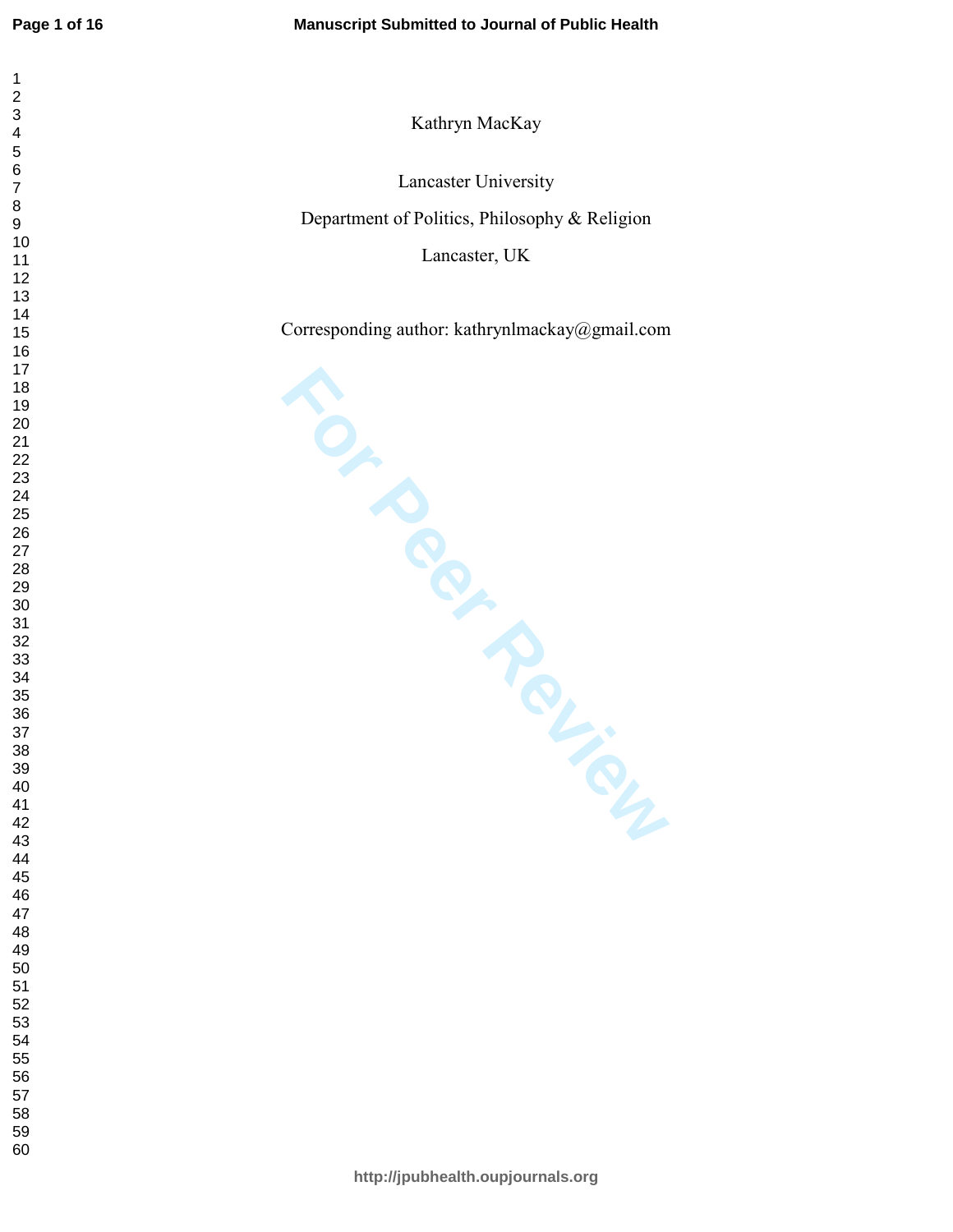## Abstract

Background: Many public health practitioners and organisations view themselves as engaged in the promotion or achievement of equity. However, discussions around public health frequently assume that practitioners and policy-makers take a utilitarian approach to this work.

Methodology: I argue that public health is better understood as a social justice endeavor. I begin by presenting the utility view of public health, and then discuss the equity view. This is a theoretical argument, which should help public health to justify interventions for communicable and non-communicable diseases equally, and which contributes to breaking down the 'old/new' public health divide.

For Public health, and then discuss the equity<br>
which should help public health to justify intervention<br>
e diseases equally, and which contributes to breaking<br>
t captures practitioners' views of the work they are exponenti Results: This argument captures practitioners' views of the work they are engaged in, and allows for the moral and policy justification of important interventions in communicable and noncommunicable diseases. Systemic interventions are necessary to remedy high rates of disease among certain groups and, generally, to improve the health of entire populations.

Conclusions: By viewing diseases as partly the result of failures of health protective systems in society, public health may justify interventions in communicable and non-communicable diseases equally. Public health holds a duty to improve the health of the worst-off in society; by prioritizing this group, the health of the whole community may improve.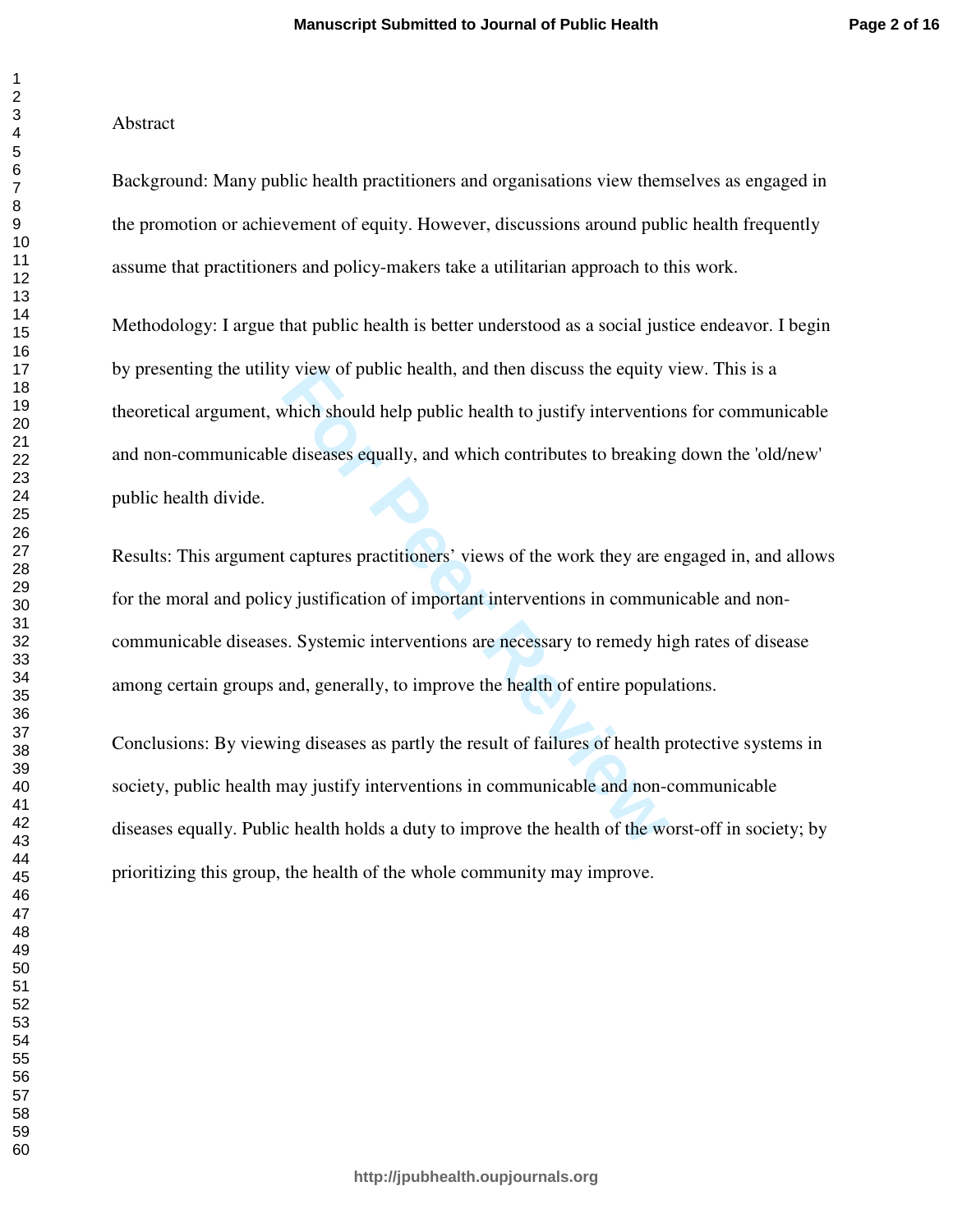The Utilitarian View

state the appropriate mode of evaluating option<br>
1.<sup>11</sup> They elaborate, "to the extent that the public head<br>
imension to decisions about the application of scient<br>
assume that sound ethical reasoning is exclusively corpora Evility and Justices in Public Health <br>
For Review<br>
The assumption that public health<br>
The assumption that public health is suitlineiun by nature appears in certain policy and<br>
The assumption that public health is suitline The assumption that public health is utilitarian by nature appears in certain policy and ethics literature. In their discussion about the development of genetic technologies, Buchanan, Brock, Daniels, and Wikler take this perspective.<sup>1</sup> In presenting contrasting models upon which to view these technologies, the authors discuss what they term 'the public health model,' which stresses the production of benefits and the avoidance of harms among groups. Such a model, they argue, "uncritically assumes that the appropriate mode of evaluating options is some form of cost-benefit calculation."<sup>1</sup> They elaborate, "to the extent that the public health model even recognizes an ethical dimension to decisions about the application of scientific knowledge or technology, it tends to assume that sound ethical reasoning is exclusively consequentialist (or utilitarian) in nature."<sup>1</sup> They write that a public health model would assume that the rightness of a policy or action would depend solely on whether it produced more benefits over harms, on balance.

Similarly, Bayer and Fairchild argue that utilitarian justifications underlie many public health activities. They write that "at the core of public health practice is the charge to protect the common good, to intervene for such ends even in the face of uncertainty,"<sup>2</sup> and that public health is "animated by a broad utilitarianism that seeks to maximise communal well-being."<sup>2</sup> When public health limits the behaviour of some for the protection of the many, it is operating on the welfare-maximising principles of utilitarianism. So, quoting Robert Goodin, they write that public health is able to simply prohibit things, and that this "is justified most standardly by recourse to utilitarian calculations."<sup>3</sup> Further, in a recent paper arguing in favour of the use of fearful and stigmatising messages in health promotion campaigns, Bayer and Fairchild write that they were struck by "the attention devoted to the question of efficacy, [upon which] a strategic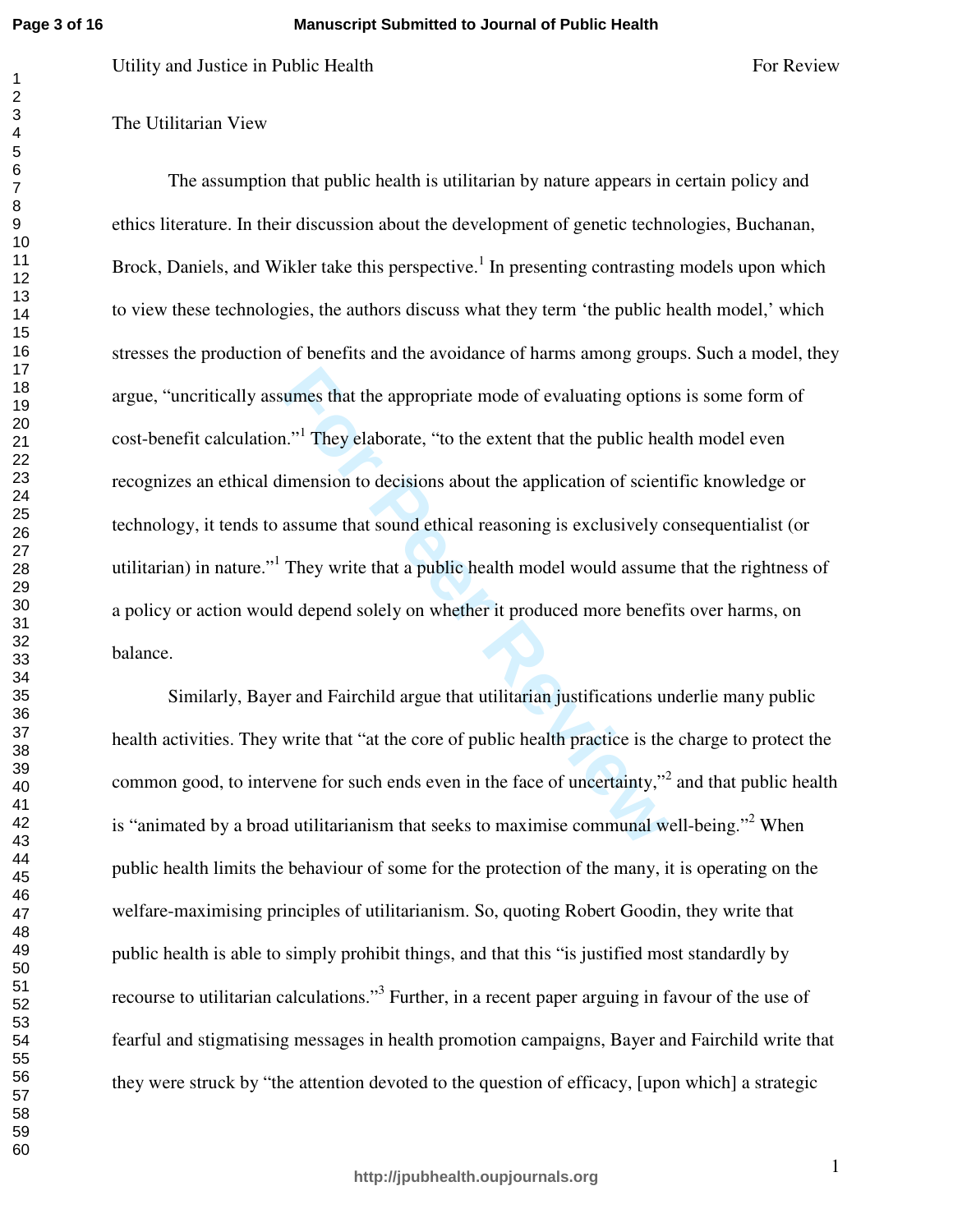emphasis was crucial, given the centrality of utilitarian considerations to public health policy makers."<sup>4</sup>

While the authors presented here do not themselves take a straightforwardly utilitarian approach to public health, these comments establish that there is a common view among some in public health, or at least, there is an assumption about the view commonly held by practitioners or policy-makers in public health, that takes utilitarianism as standard. In what follows, I will argue that not only do practitioners and (many) policy-makers not consider public health to be centrally utilitarian, we have good reason to prefer a model of public health that assumes a focus on equity and social justice.

## The Equity View

practitioners and (many) policy-makers not consider<br>
E have good reason to prefer a model of public health<br>
stice.<br> **For Peer Reviews** as engaged in the passages abo<br>
ations, and practitioners (physicians, nurses, and oth<br> For Review<br>For Review For Public Health<br>For Review englassis was crucial, given the centrality of otilitarian considerations to public health policy<br>emphasis was crucial, given the centrality of otilitarian considerations Contrary to the way public health is conceptualised in the passages above, public health policy-makers, organisations, and practitioners (physicians, nurses, and other allied health professionals) often describe themselves as engaged in endeavours focussed on equity. For example, in Public Health England's (PHE) strategic remit and priorities letter for 2017-18, Member of Parliament Nicola Blackwood states that PHE "fulfils the Secretary of State for Health's statutory duties to protect health and address health inequalities..."<sup>5</sup> Likewise, the Nuffield Council on Bioethics writes that public health involves "the collective efforts of all parts of society…, [and] should contribute to generating and supporting measures that improve the health of all. The role of the government is to provide certain key services that… operate in a way that is compatible with promoting population health and reducing inequalities."<sup>6</sup> Even when public health practitioners have philosophically unclear conceptions of health equity, many describe their work as primarily concerned with achieving this.<sup>7</sup> Though a matter of some debate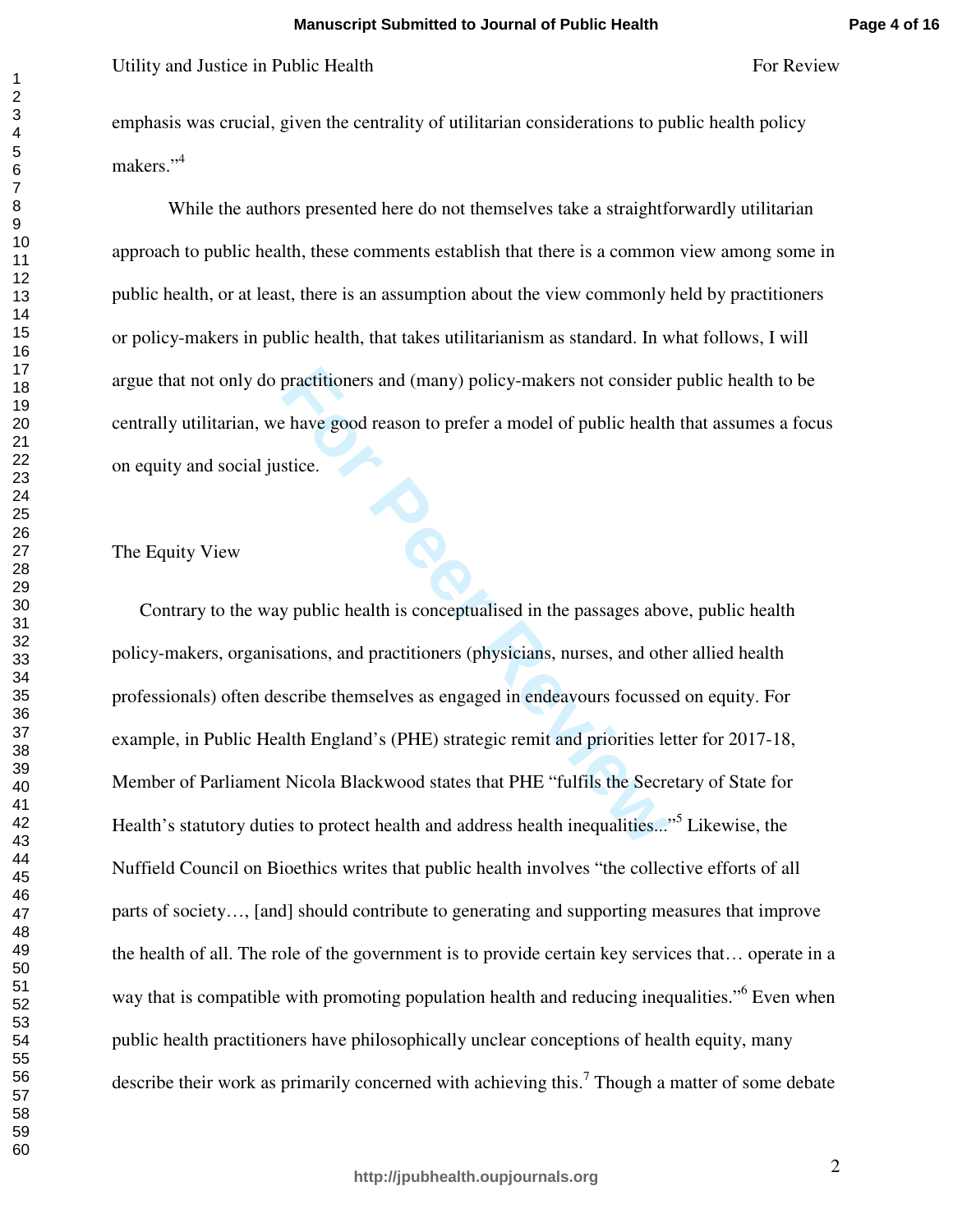**Page 5 of 16**

### **Manuscript Submitted to Journal of Public Health**

(which will be explored below), there is general agreement among academics, practitioners, and international non-governmental organisations, like the World Health Organisation, that concern for equity among members of a community is at least a legitimate modifier or constraint upon the ways in which the goals of public health may be sought.

'equity' is a term relating to the justness of distributi<br>is complicated due to heritable and accidental differe<br>, public health is able to use epidemiological researc<br>in groups, rather than observing individual-level ins<br> Evaluations in Public Health For Review For Review For Review For Review (which will be explored below), there is general agreement among avadenties, proditionens, and intermitional non-governmental organisations, like the Within these discussions, the meaning of 'health equity' and how public health should aim to achieve it has been a topic of significant debate.<sup>7</sup> Some of the main points of argument focus around the notion that 'equity' is a term relating to the justness of distributions, and achieving equity of health states is complicated due to heritable and accidental differences in human functioning.<sup>7</sup> However, public health is able to use epidemiological research, observing the overall rates of disease in groups, rather than observing individual-level instances of illness or other differences in general health states, to measure whether and by how much certain disease factors disproportionately affect groups in society.<sup>12</sup> This, in turn, allows the redress of inequities resulting from systemic and distributional failures that lead to higher rates of disease among particular groups.<sup>13-15</sup> Thus, I argue that public health ought to take the achievement of equity as a central goal, rather than as a limiting factor upon means of achieving certain aims, or the aims themselves. Public health has the ability and the obligation to address disadvantage, by improving capacities and avoiding further inequities, in order to achieve and maintain gains in the health of the entire community.

The 'publicness' of public health can be captured via accounts of human flourishing and capabilities.<sup>8</sup> Members of a community have collective interests in goods and harms, many of which directly and indirectly impact individual well-being, and public health is one of a suite of government agencies responsible for providing access to and material requirements for the development of fundamental human capacities and functionings.<sup>8</sup> Dawson provides examples of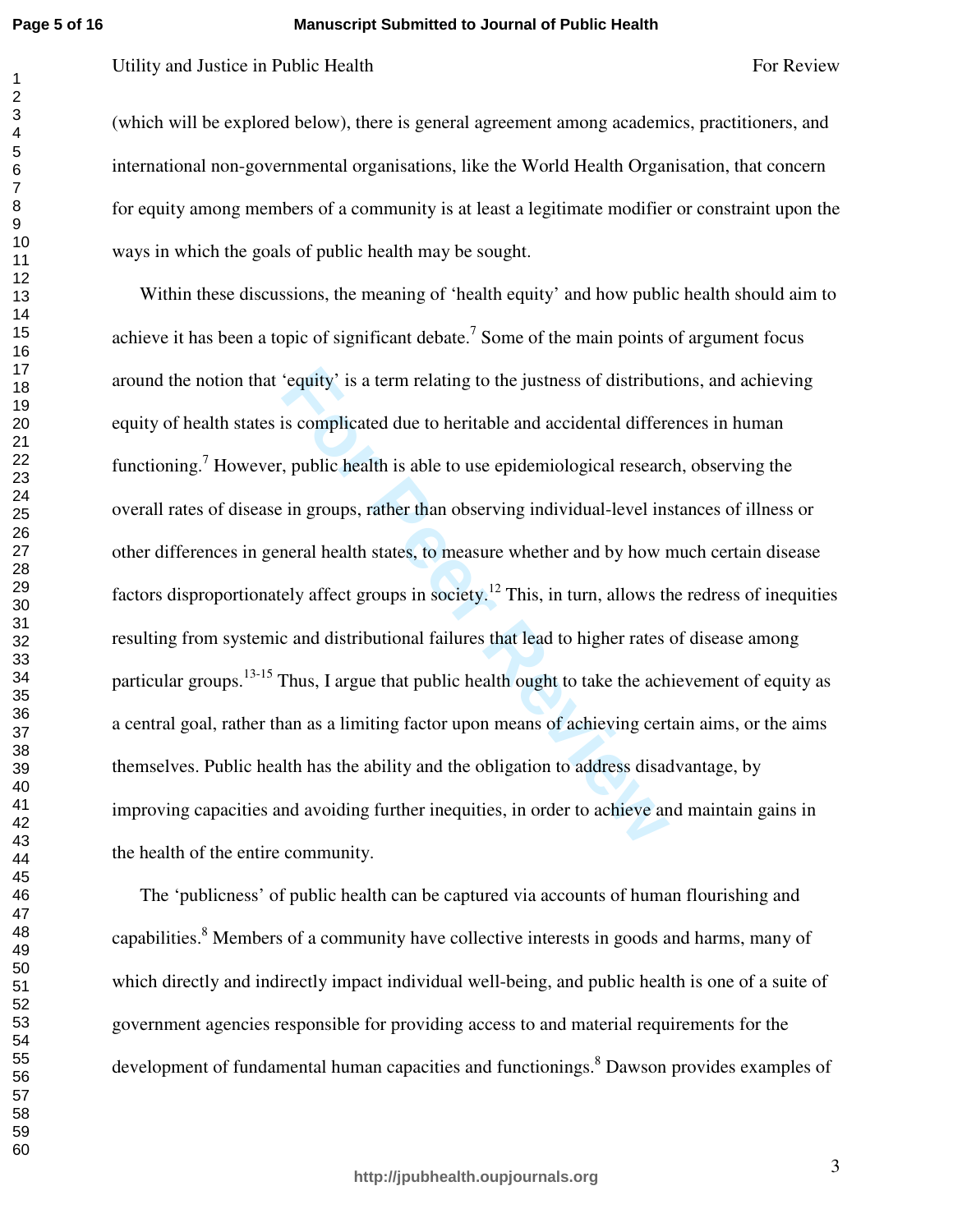a number of different kinds of interests – congruent, convergent, and common – related to health, in which people require certain public conditions to be true to achieve their private goals.  $8$  So, herd immunity through vaccination (convergent), water treatment and sewage systems (congruent), and low rates of HIV in the population (common), are all interests that people share on the basis that these background conditions allow each person to be better able to obtain their own goals. Public health is charged with securing these background systems-level conditions, among others, that permit the flourishing of the population as a whole, and which provide the basis for individual levels of health-related capabilities.<sup>9,10</sup>

mit the flourishing of the population as a whole, and<br>rels of health-related capabilities.<sup>9,10</sup><br>positioning of public health to identify and address d<br>s argues that public health is concerned with a 'sensi-<br>public health For Review and Justices in Public Health  $\mu$ For Review 6 and the Utility and Justice in Public Of different kinds of interests – congruent, convergent, and community related to health, in which people require certain pub Due to the unique positioning of public health to identify and address disadvantage in a society, Bruce Jennings argues that public health is concerned with a 'sensibility of place.'<sup>16</sup> Jennings means that public health should enable people to dwell in an environment conducive to health and to justice. Public health plays an important role in setting up conditions conducive to and likely to achieve justice, he argues. This ought to be one of the goals of public health interventions, insofar as each person requires a certain level of health in order to achieve other aims. As Amartya Sen said, "health is freedom enhancing, by expanding our actual capability to do what we may have reason to do."<sup>17</sup> Deeply disadvantaged people, who lack the basic opportunities of health, functional education, gainful employment, or economic and social security experience "varieties of unfreedom."<sup>18</sup> Personal freedom is inextricably linked to the flourishing of others, and so mutuality of concern and respect, or solidarity in matters affecting health, are the kind of common interest best supported by collective interventions.<sup>10,16,18</sup>

Reid argues that it is a normatively significant fact about our world that deficits in one or more areas of the social determinants of health may lead to deficits in other areas.<sup>15</sup> This creates what Wolff and de-Shalit call 'clusters' of interconnected sources of disadvantage.<sup>19</sup> When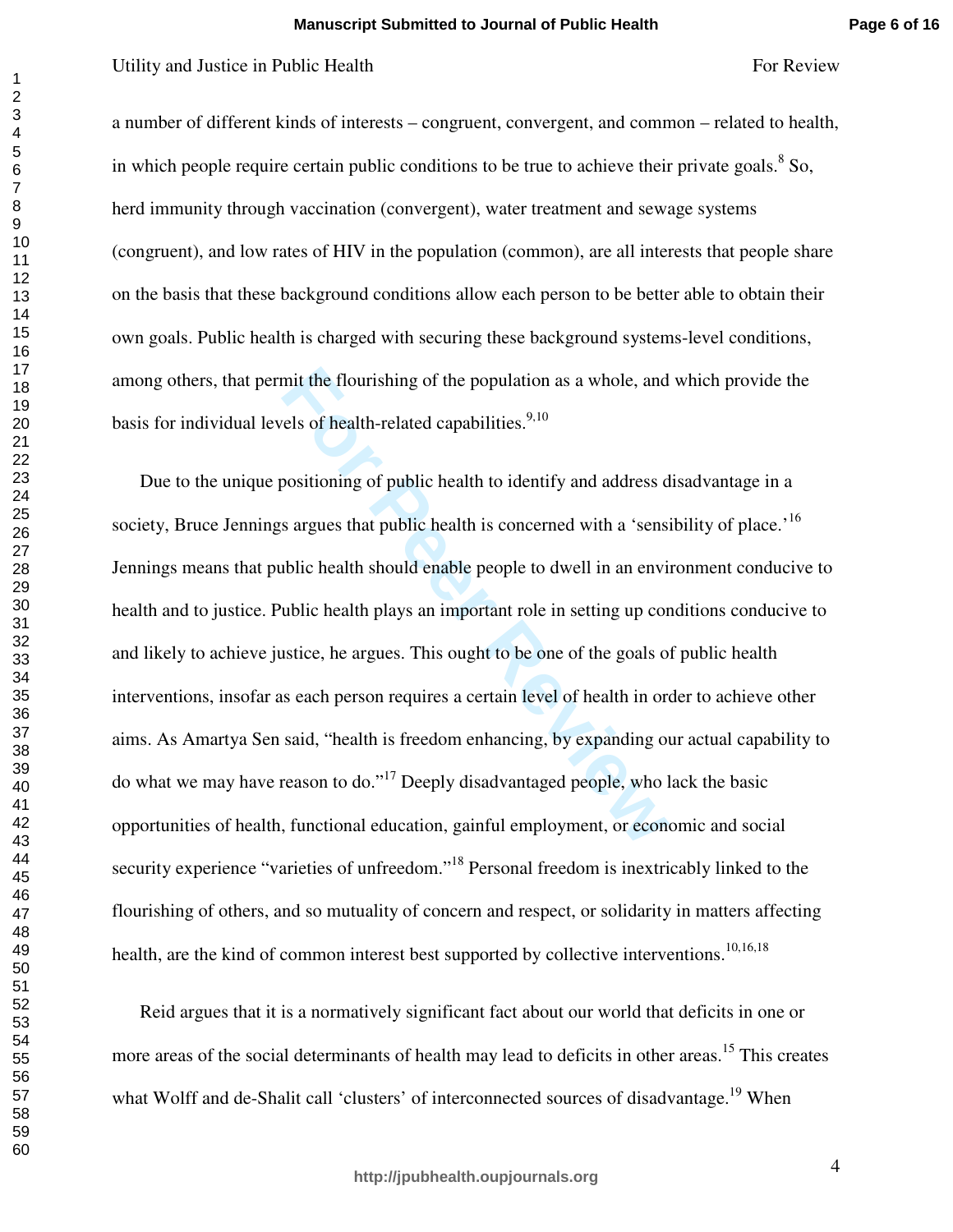$\mathbf{1}$ 

### **Manuscript Submitted to Journal of Public Health**

Equalities cluster helps us to identify the disadvantage<br>
<sup>15</sup> Responsibility for doing this lies partly with public<br>
red with the democratically-derived authority and po<br>
Frament branches, like education and housing. This For Review<br>For Review<br>For Review<br>Totalisms or factors for disense are correlated to states of disacbuatage in a society in which<br>some groups suffer directly as a result while others do not, distributive justice would derma conditions or factors for disease are correlated to states of disadvantage in a society in which some groups suffer directly as a result while others do not, distributive justice would demand that the society take action to remedy these discrepancies, and, as Wolff and de-Shalit say, 'decluster' these disadvantages.<sup>19</sup> Public health, in a society with the means to do so, ought to endeavour to close the gap between social groups by improving conditions for the worst-off, so that disadvantages do not cluster around specific groups but are more evenly shared among groups. Understanding how inequalities cluster helps us to identify the disadvantages that public health most needs to address.<sup>15</sup> Responsibility for doing this lies partly with public health agencies, insofar as they are vested with the democratically-derived authority and power of government, as well as with other government branches, like education and housing. This is especially the case when social conditions would resist individual remediation, and in which people are facing deep disadvantage. As disadvantageous conditions for some lead to reductions in flourishing for all, we have an additional collective interest in reducing inequities.

## The Need for Collective Action

Public health's ends can only be achieved through collective action. Systemic interventions, rather than individual-level actions, are necessary to remedy high rates of communicable and non-communicable disease and, more generally, to improve the health of entire populations. In this section, I discuss the trend toward individual interventions that public health agencies seem to have joined, even while most practitioners recognise that these do not address the causes of poor health. In the ethics of public health, a distinction between 'old' and 'new' public health has been gaining attention.<sup>11,12,20-22</sup> In the distinction created by contrasting 'old' and 'new' public health, the term and 'new' is often used to label a perceived shift in the aims of public health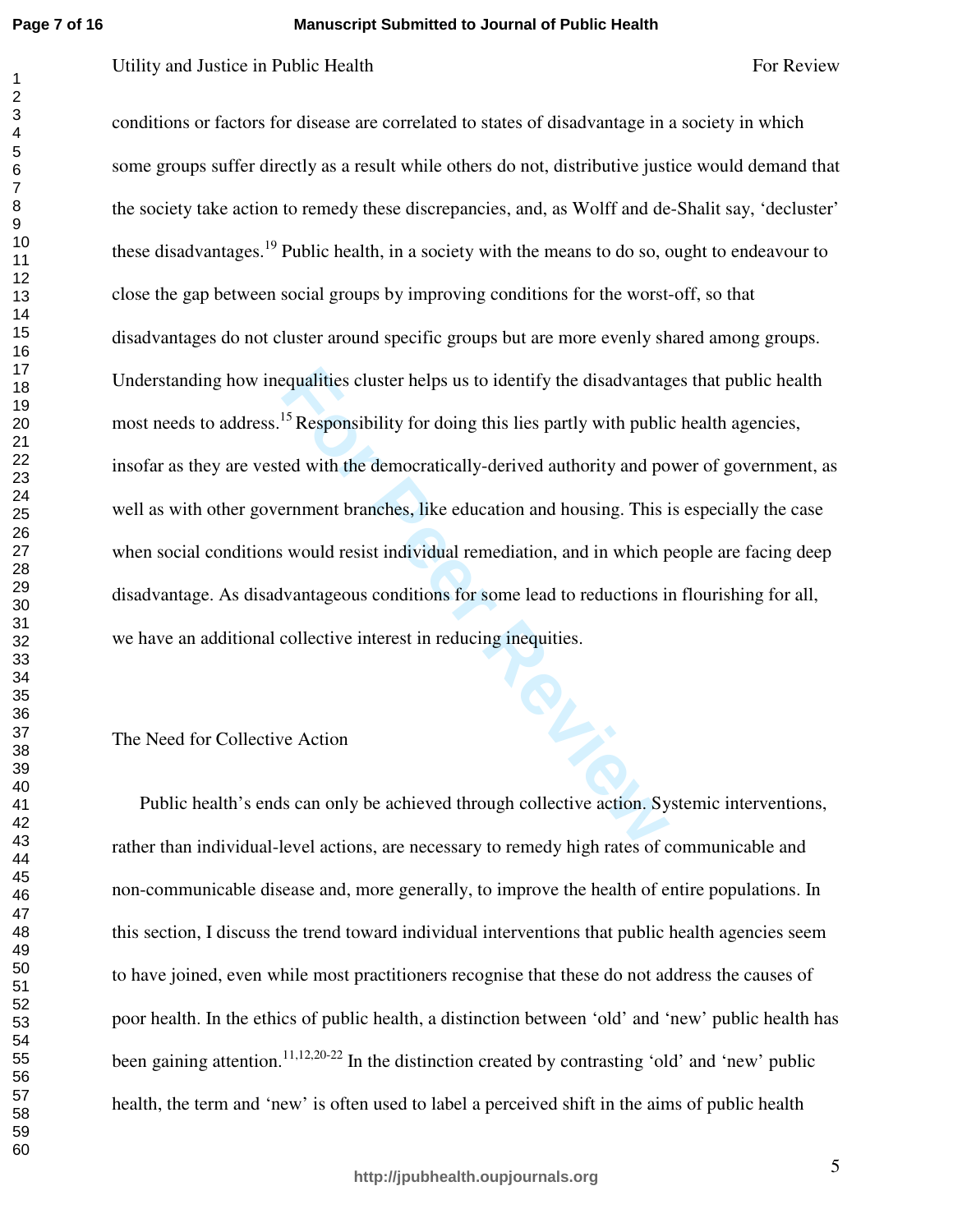activity. This shift takes public health away from the 'traditional' work that would typically include things like infectious disease control, sanitation, and a focus on disease-vectors, toward 'non-traditional' public health work, with a focus on personal health risk, lifestyle factors, and their connection to individual behaviours.<sup>11,20,21</sup> For example, critics of 'new' public health work characterise it as inappropriately focussing on the so-called modifiable risk factors for noncommunicable diseases.<sup>23</sup> A focus on smoking, alcohol, eating habits, and physical activity – a collection of alleged lifestyle choices – has developed, with increasing focus on individual behaviours and responsibilities.

festyle choices – has developed, with increasing foct<br>sibilities.<br>t public health's attention has shifted toward matters<br>with a shift in policy developments that highlights in<br>health policy. The Marmot Review Working Comm<br> For Review For Public Health For the Vision For Review For Review (and the Vision of Vision Control of the Vision Control of the Vision Control of the Vision Control of the Mercian State of the Mercian State Engine Control The perception that public health's attention has shifted toward matters of 'individual' health behaviours coincides with a shift in policy developments that highlights individualism and a utilitarian approach to health policy. The Marmot Review Working Committee has termed this 'lifestyle drift.'<sup>24</sup> The Committee writes that lifestyle drift is "the tendency for policy initiatives on tackling health inequalities to start off with a broad recognition of the need to take action on the wider social determinants of health (upstream), but which, in the course of implementation, drift downstream to focus largely on individual lifestyle factors."<sup>24</sup> In tandem with the shift towards the 'new' public health, lifestyle drift has taken place over a number of years. It coincides with the current low-intervention political climate in many of today's advanced democracies, reflecting long-standing anxieties about personal liberty, where worries about (unjustified) interference with individual choices about self-regarding health behaviours have been paramount.<sup>25-27</sup>

Some authors employing the old/new public health distinction take the position that interventions should be restricted to 'old' or traditional public health concerns like safe water, sanitation, infectious diseases, and food hygeine.<sup>11</sup> Some of the arguments against 'new' public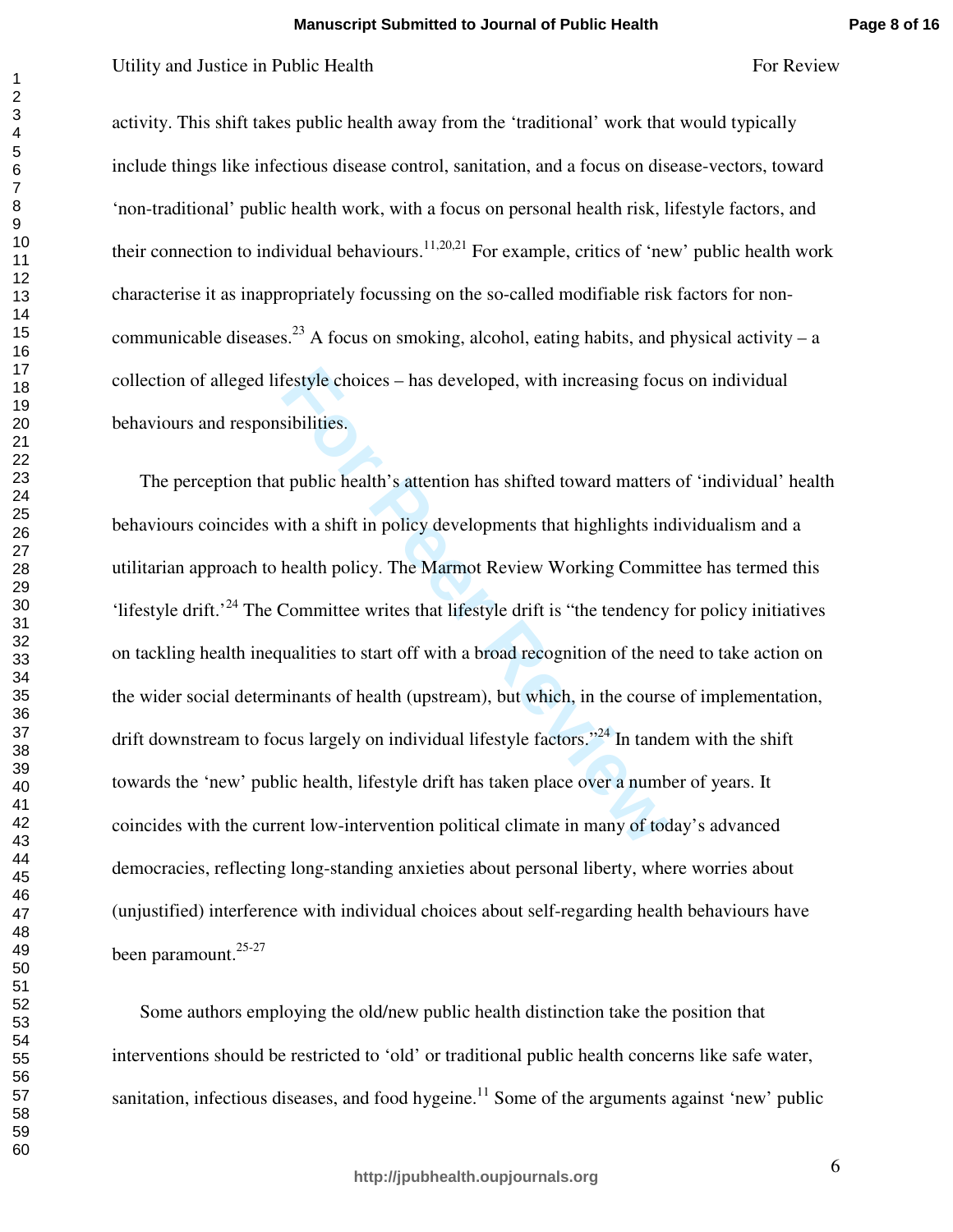### **Manuscript Submitted to Journal of Public Health**

health activities are motivated by worries about the government overstepping its boundaries, and interfering inappropriately with people's liberty.<sup>11,21,28-30</sup> The foundation of these arguments is that 'old' public health interventions, and the impact these had on individual liberty, were more appropriate and/or legitimate for addressing communicable diseases. Interfering with liberty because of communicable disease can be justified on a utilitarian calculus by the balance of potential harms to others, or by failures of infrastructure that provides protection from such diseases. This is contrasted with 'new' public health interventions, which, critics argue, address individual choices that are not communicable nor caused by traditional disease vectors. This removes the ability to justify interventions based on harms to others, leaving each person to make their own cost-benefit decisions. These are, therefore, less appropriate or legitimate targets of public health intervention.

Interval with 'new' public health interventions, which, are not communicable nor caused by traditional disquasitify interventions based on harms to others, leavire mefit decisions. These are, therefore, less appropriate me For Review For Public Health For Review For Review For Review For Review For Review For Review For Review For Review For Review For Review For Review For Review For Review For Review For Review 7.23.8.<sup>46</sup> The Foundation o Rothstein, for example, argues that, unlike with 'old' public health measures, where public health can exercise its police powers (like quarantine) to protect people with some level of legitimacy, people's failures to undertake 'new' public health measures do not put the health of other people at risk, and so may not justify public health interventions that restrict people's liberty.<sup>22</sup> This utilitarian framing of public health interventions, which contrasts health risks with the liberty of community members when securing a collective interest, at the least inappropriately prioritizes individual liberty over other values,  $^{26}$  and at worst denies that there are systemic contributors to non-communicable diseases that would be good targets for public health. Rothstein's view, and those like it, assumes that threats to liberty are more important than threats to health that might come from social conditions. O'Neill observes that such an obsessive focus on individual liberty may result in a negative impact on the health of the public.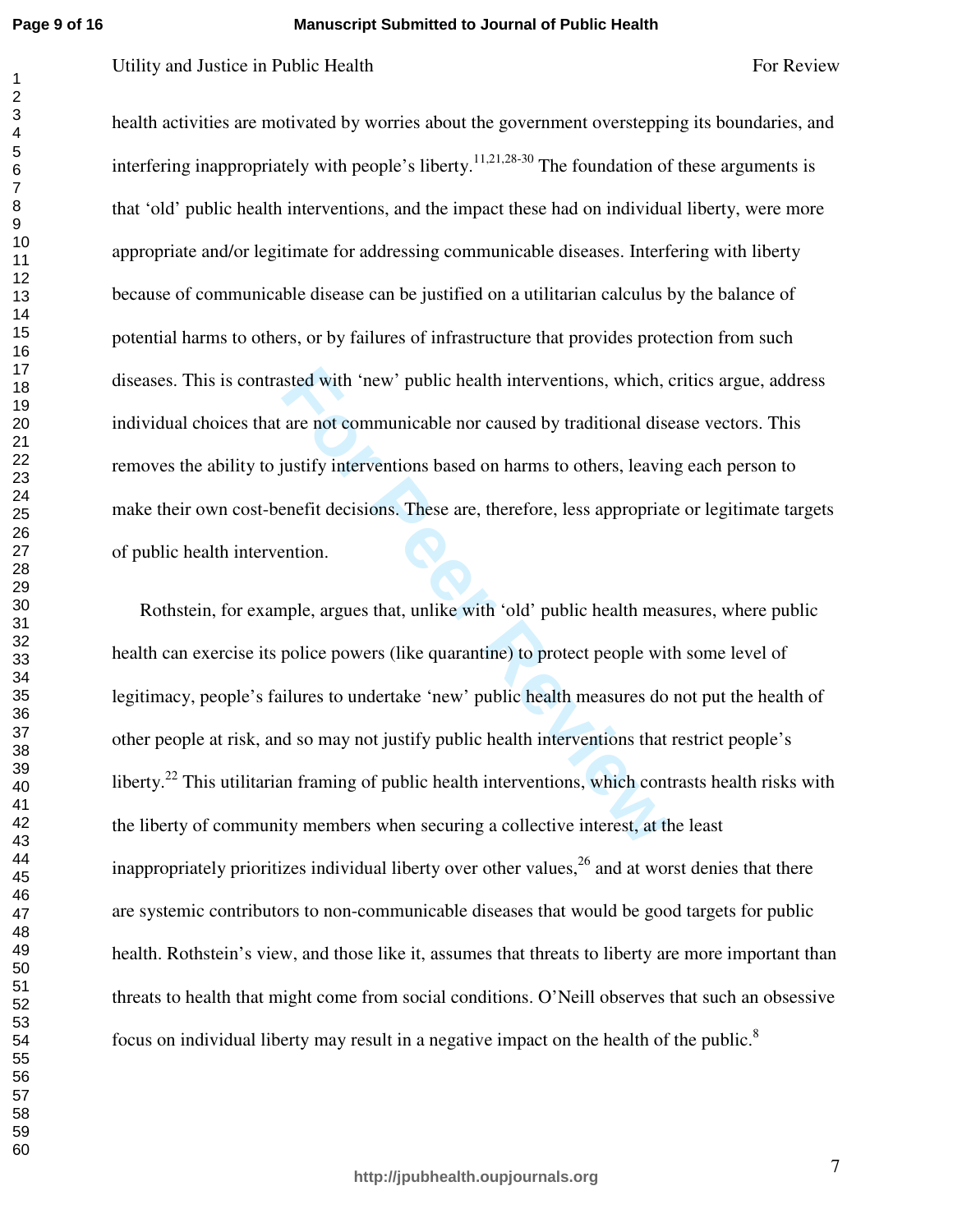Framewater), then providing a systems-level solution to<br>clean water source in poor neighbourhoods) instead<br>er advisories or cholera-awareness campaigns) more<br>though it may represent a greater infringement upon<br>nd regulatio For Review Total the Health For Existem For Review Collective and Justice in Public Health Sixty, we can see that the chain that there is a distinction between 'odd' and 'arew' politic health Eiersty, we can see that the c Additionally, if we give equity (and possibly other values) as much weight as individual liberty, we can see that the claim that there is a distinction between 'old' and 'new' public health activities is a false dichotomy. If we set liberty aside for a moment, and consider a 'traditional' public health concern, such as sanitation, from the perspective of promoting equity, we may see that it shares some commonalities with non-communicable disease. To illustrate, where disadvantage (poverty) is linked to a disease (cholera) resulting from lack of access to an important resource (clean water), then providing a systems-level solution to address disadvantage (a sewage system and clean water source in poor neighbourhoods) instead of individual interventions (boil-water advisories or cholera-awareness campaigns) more effectively achieves collective well-being, though it may represent a greater infringement upon liberty (the introduction of rules and regulations). 'Traditional' public health activity is concerned with securing equity of health-related functioning by promoting and protecting collective well-being at some cost to liberty, just like 'new' public health interventions. Public health's involvement in supplying sewage and clean water is not solely dependent upon the communicability or mode of action of a disease. Rather, it is dependent upon the community-based nature of the issue and the impact it has on people; sanitation cannot be achieved by individuals, but the lack of it has devastating impacts on individual and community health, thus it must be undertaken collectively.

The WHO consistently takes the view that its modifiable risk factors for disease require collective action, because these cannot be addressed solely by individuals, and the systems failures that give rise to them are damaging to the community as a whole. The framing of noncommunicable diseases with modifiable risk factors as 'lifestyle' diseases, because of an apparent link to individual choice, however, is dependent upon viewing something like a population rate of obesity as non-systemic, and placing it opposite an 'old' public health issue,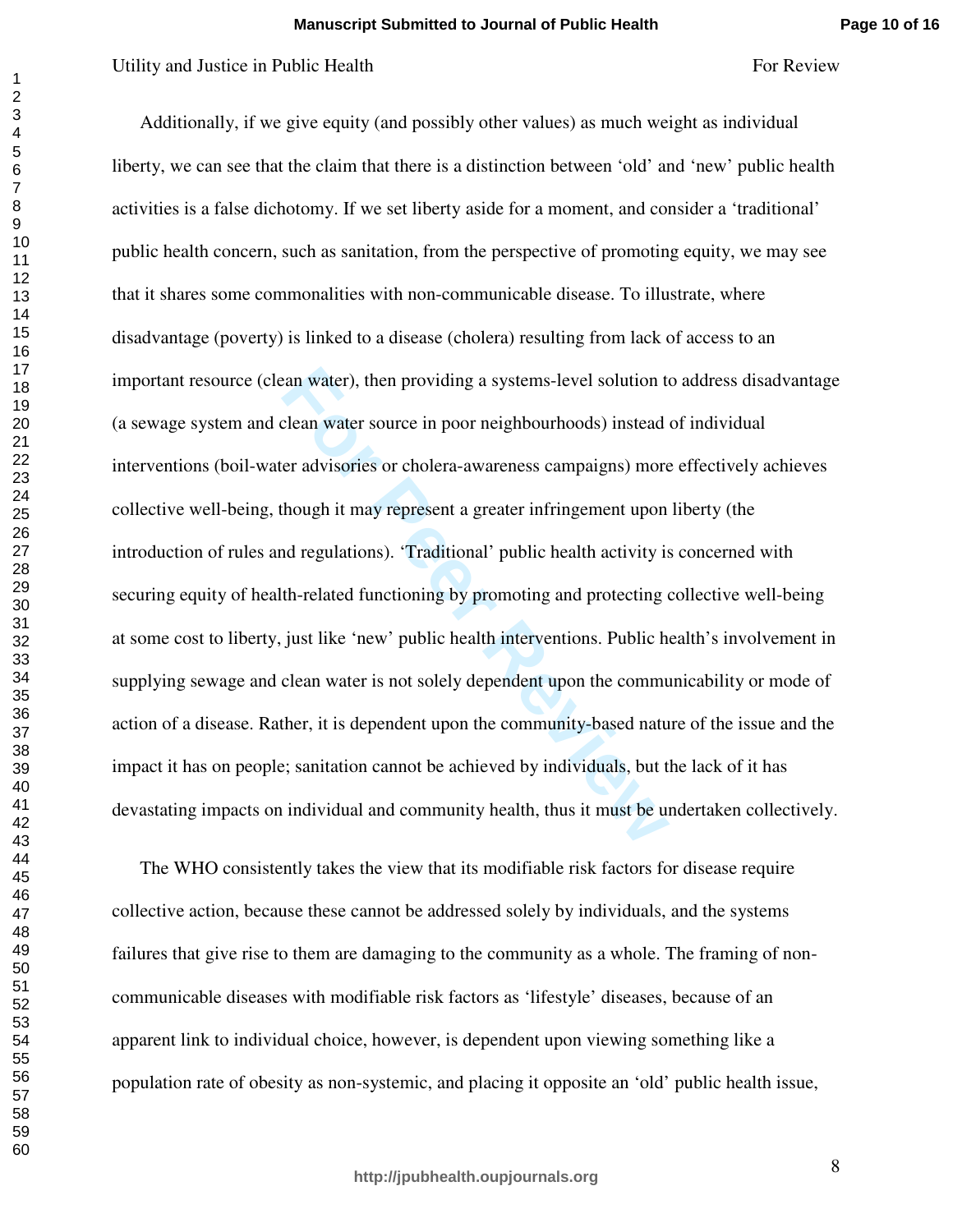**Page 11 of 16**

### **Manuscript Submitted to Journal of Public Health**

like sanitation. In this vein, Anomaly argues that obesity is not necessarily a public health problem, even though reducing obesity may be a public good.<sup>28</sup> He argues that fatness is not contagious and does not spread via typical disease vectors. Obesity, he says, is neither unpredictable nor indiscriminate. The use of the word 'epidemic' or 'public health crisis,' he argues, are applied hyperbolically "to gain sympathy for politically controversial goals."<sup>28</sup> In arguing that we ought to give individual liberty priority, Anomaly uses the behaviour of a disease, such as its potential for contagion, to determine its relevance to public health. Obesity is not contagious, so, Anomaly writes, public health does not have the responsibility nor the authority to overstep individual liberty to act on it, though the public may benefit from such action.<sup>28</sup>

ential for contagion, to determine its relevance to pu<br>
bomaly writes, public health does not have the respon<br>
ddividual liberty to act on it, though the public may b<br>
verlooks important features of 'lifestyle diseases' th For Review For Public Health For Review For Review For Review For Review like santation. In this vein, Anontaly argues that doesity is not necessarily a public health problem, even though reducing obesity may be a public Anomaly's view overlooks important features of 'lifestyle diseases' that may qualify them as public health problems. For example, contributors to obesity are systemic, and have roots in unpredictable and indiscriminate inequities that have measurable impacts on health. Population rates of obesity have been linked to a socio-economic gradient, and result from a complex network of economic and educational disadvantages, in combination with the systems of food production, transportation, advertising, and provision, as well as changes in the working and built environments, among other things.<sup>13,14,31-34</sup> Thus, obesity is partly the result of systemic and distributional failures like other public health problems. In fact, mounting evidence suggests that obesity cannot be addressed individually nor via individual choices alone, but must be addressed at multiple levels of social systems.<sup>8,17,33</sup> When the causes of behaviours that contribute to a disease are not just the result of an individual's choice, but are constrained by a variety of conditions outside of individual control, then it may not be appropriate to attribute responsibility for the consequences of "choices" to individuals in any meaningful sense.  $8,10$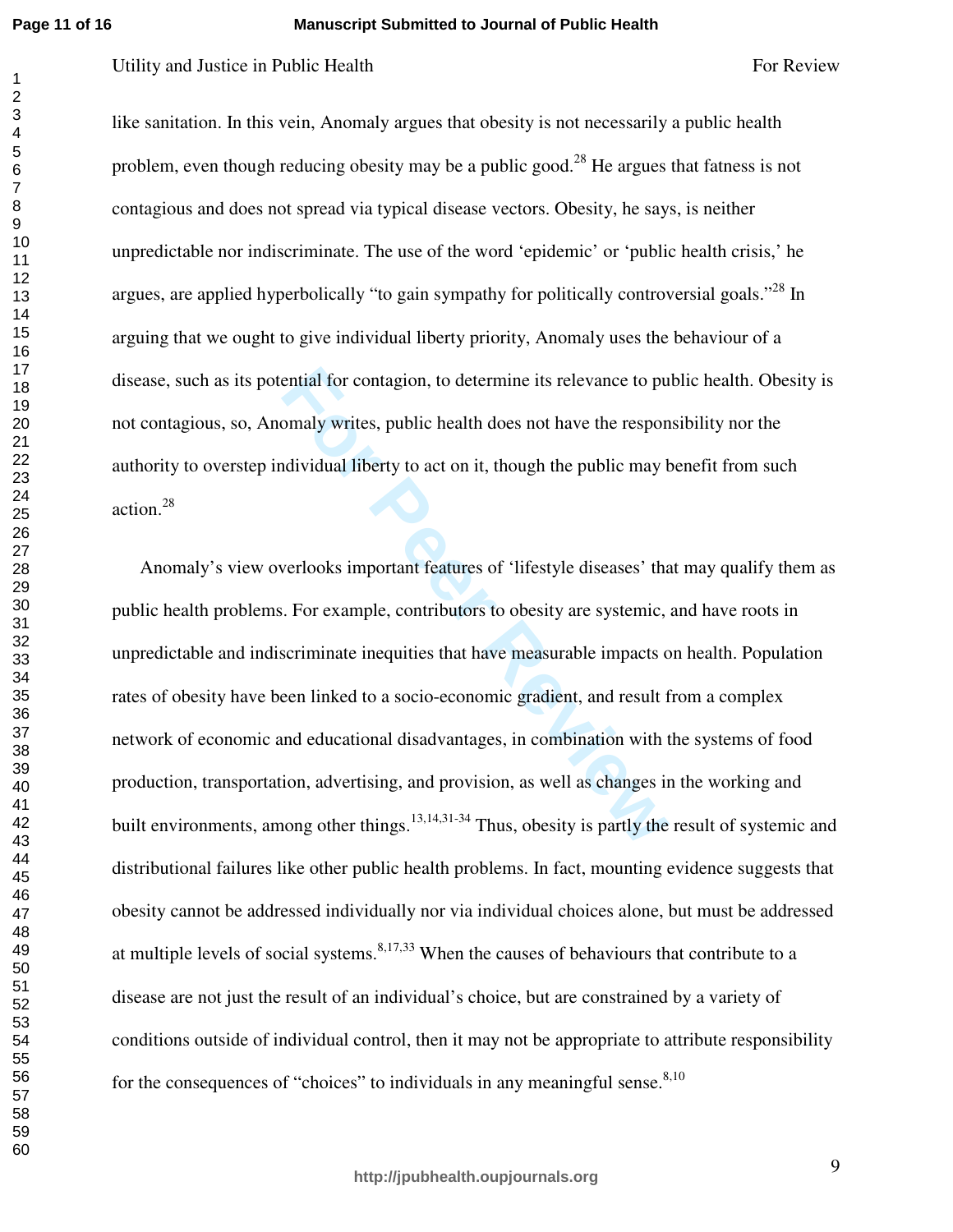# Utility and Justice in Public Health Formula and Theorem Formula Review Formula Review Formula Review Formula Review Formula Review Formula Review Formula Review Formula Review Review Review Review Review Review Review Rev

Exent reasons.<sup>35-37</sup> Individual-level public health internsibility when they address the public *qua* separate is<br>roup. This happens when public health agencies foct<br>o change their choices. This places the responsibility<br> Additionally, people with obesity tend to be subject to multiple sources of political and social oppression that remain concealed by the view that it results from individual behaviour, such as by framing eating behaviours or physical activity in terms of 'modifiable' risk factors for disease.<sup>13,27</sup> We now have evidence that obese people experience marginalisation in the workforce, features of cultural imperialism such as stereotyping, and the distortion of responsibility that simultaneously blames them individually for having obesity and removes their power to explain or present reasons.35-37 Individual-level public health interventions contribute to this distortion of responsibility when they address the public *qua* separate individuals, rather than as an interconnected group. This happens when public health agencies focus on attempting to motivate individuals to change their choices. This places the responsibility for change on the individual themselves, and obscures the constraints upon their choices.

# Discussion

Main findings of this study: Meeting public health goals requires collective action, and systemslevel interventions (rather than individual-level interventions) are coherent with the expressed values of public health and its practitioners. Understanding public health as centrally motivated by concerns for social justice permit policy-makers and practitioners to refocus their interventions, and to justify initiatives for non-communicable diseases that too strong a focus on individual liberty may reject. Initiating and justifying projects from the perspective of equity may assist public health in fending off 'nanny state'-type objections to various interventions.

What is already known on this topic: This issue has received attention across academic, government, and non-governmental bodies over the past decade. This paper joins on-going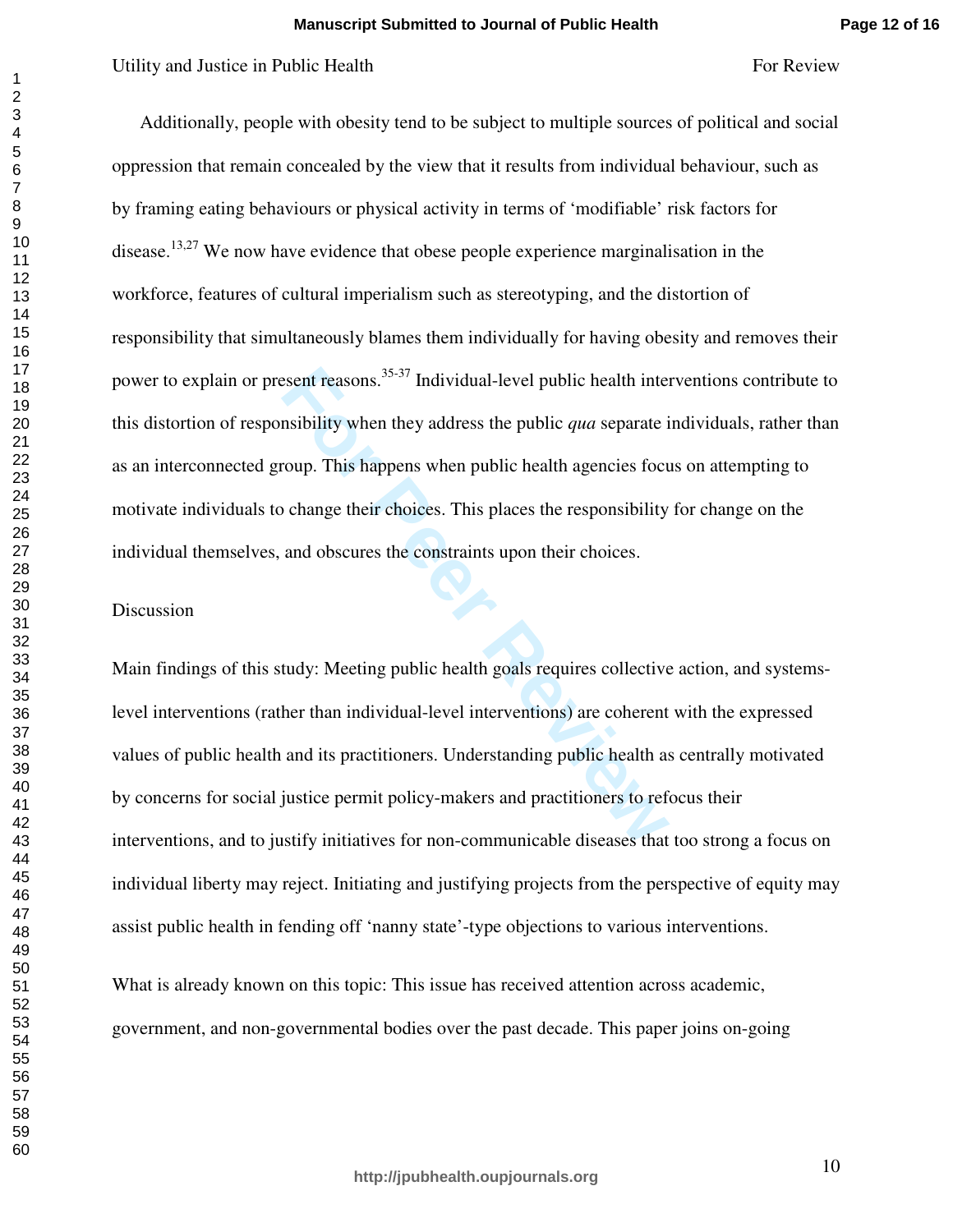$\mathbf{1}$  $\overline{2}$ 

### **Manuscript Submitted to Journal of Public Health**

Utility and Justice in Public Health Formula and Theorem For Review For Review For Review

discussions about the nature of public health's work, and the appropriate responses to communicable and non-communicable diseases.

What this study adds: This paper addresses an important issue in public health and makes a new argument for the need to approach public health from a collective, equity-focused position.

Limitations of this study: There is much academic, governmental, and non-governmental work in global health law and policy that this paper does not reference directly, but which is relevant and connected to the topic. For reasons of space, the paper is approaching only a small slice of the ethics and policy literature.

## Acknowledgements

For reasons of space, the paper is approaching only<br>
For reasons of space, the paper is approaching only<br>
ture.<br>
Dawson and James Wilson for extensive feedback c<br>
da Pallan for her insights into the practice of public l<br>
a I am grateful to Angus Dawson and James Wilson for extensive feedback on the ideas presented in this paper, to Miranda Pallan for her insights into the practice of public health, and to two anonymous reviewers and the editors of JPH for their comments. Ideas included in this paper were presented in various places, and benefitted from the comments and questions of the attendees. These include a presentation to staff at Public Health England, West Midlands in November 2016, and a workshop entitled, 'Integrating (Public) Health Policy: Ethics, Equality, and Social Justice,' at Newcastle University's Law School, in May 2017. This work is supported by a Wellcome Trust Studentship in Humanities and Social Science, grant number WT104894MA.

# References

**http://jpubhealth.oupjournals.org**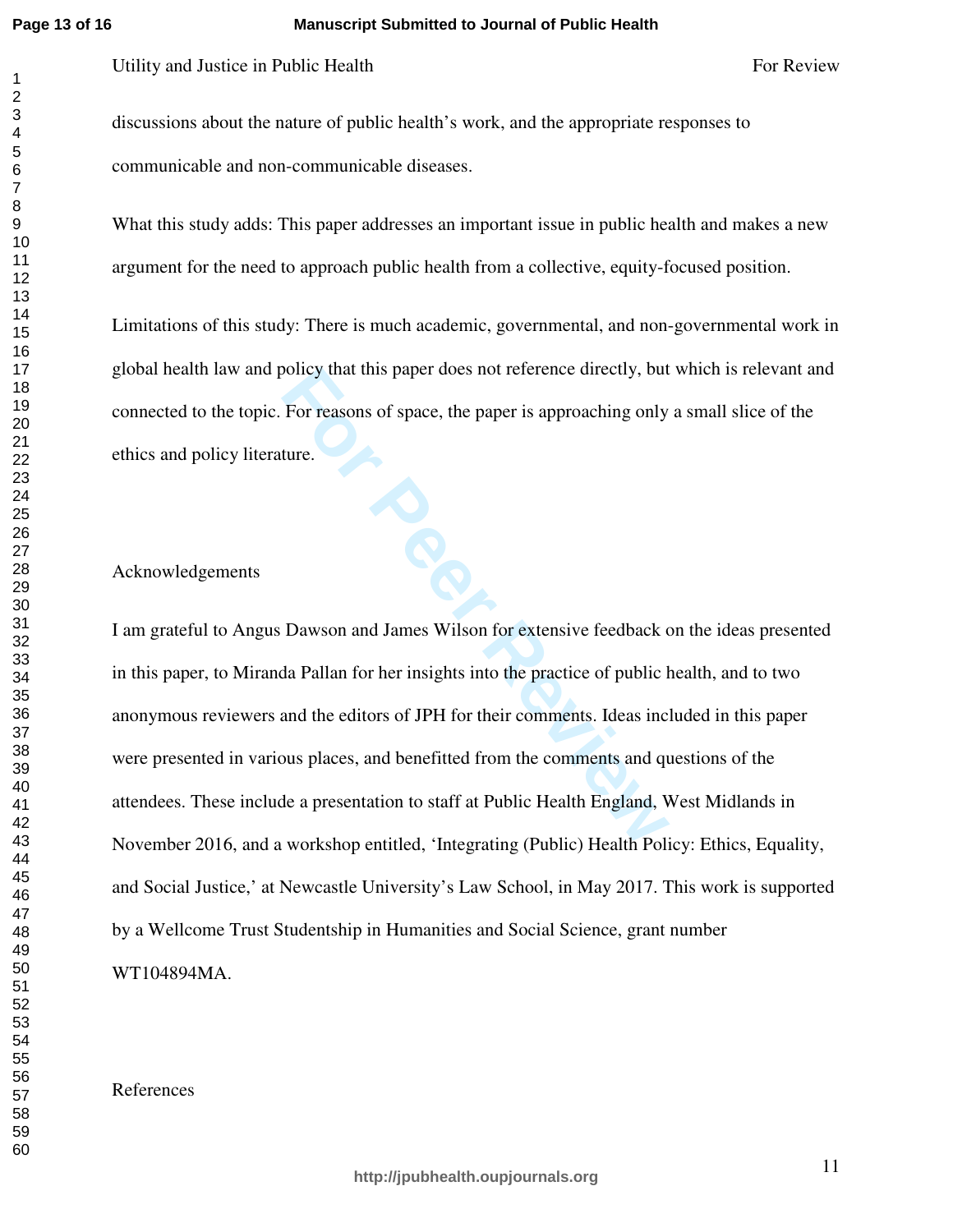Utility and Justice in Public Health Formula and The Poster Review For Review For Review

1. Buchanan, A., Brock, D., Daniels, N., Wikler, D. *From Chance to Choice: Genetics and Justice*. Cambridge, UK: Cambridge University Press, 2000.

2. Bayer, R., Fairchild, A. The genesis of public health ethics. *Bioethics* 2004, 18(6): 472-492.

3. Goodin, R.E. *No Smoking: The Ethical Issues*. Chicago, USA: The University of Chicago Press, 1989.

4. Bayer, R., Fairchild, A. Means, ends and the ethics of fear-based public health campaigns. *Journal of Medical Ethics* 2016*,* 42: 391-396.

e. 12 April 2017. Available at:<br>
wernment/uploads/system/uploads/attachment data/<br>
Bioethics. Chapter 1: Introduction. In *Public Healtl*<br>
Council on Bioethics, 2014. Available at <u>http://nuff</u><br>
77/Public-health-ethical-is 5. Blackwood, N. *Public Health England Strategic Remit and Prioritie s*. Letter to Duncan Selbie, Chief Executive. 12 April 2017. Available at: https://www.gov.uk/government/uploads/system/uploads/attachment\_data/file/609071/PHE\_rem it\_1718.pdf.

6. Nuffield Council on Bioethics. Chapter 1: Introduction. In *Public Health: Ethical issues.* London, UK: Nuffield Council on Bioethics, 2014. Available at http://nuffieldbioethics.org/wpcontent/uploads/2014/07/Public-health-ethical-issues.pdf.

7. Smith, M.J. Health equity in public health: Clarifying our commitment. *Public Health Ethics*  2015, 8(2): 173-184.

8. Dawson, A. Resetting the parameters: public health as the foundation for public health ethics. In A. Dawson (Ed), *Public Health Ethics: Key concepts and issues in policy and practice*. Cambridge, UK: Cambridge University Press, 2011, 1-19.

9. Kass, N. An ethics framework for public health. *American Journal of Public Health* 2011, 91(11): 1776-1782.

10. Powers, M., Faden, R. *Social justice: The moral foundations of public health and health policy* (1st ed.). UK: Oxford University Press, 2006.

11. Epstein, R.A. Let the Shoemaker Stick to His Last: A Defense of the "Old" Public Health. *Perspectives in Biology and Medicine* 2003, 46(3): S138-S159.

12. Verweij, M., Dawson, A. The meaning of 'public' in 'public health'. In A. Dawson & M. Verweij (Eds.), *Ethics, Prevention, and Public Health*. Oxford, UK: Oxford University Press, 2007, 13-29.

13. Chaufan, C., Yeh, J., Ross, L., Fox, P. You can't walk or bike yourself out of the health effects of poverty: active school transport, child obesity, and blind spots in the public health literature. *Critical Public Health* 2015, 25(1): 32-47.

14. Friel, S., Hattersley, L., Ford, L., O'Rourke, K. Addressing inequities in healthy eating. *Health Promotion International* 2015*,* 30(S2): ii88.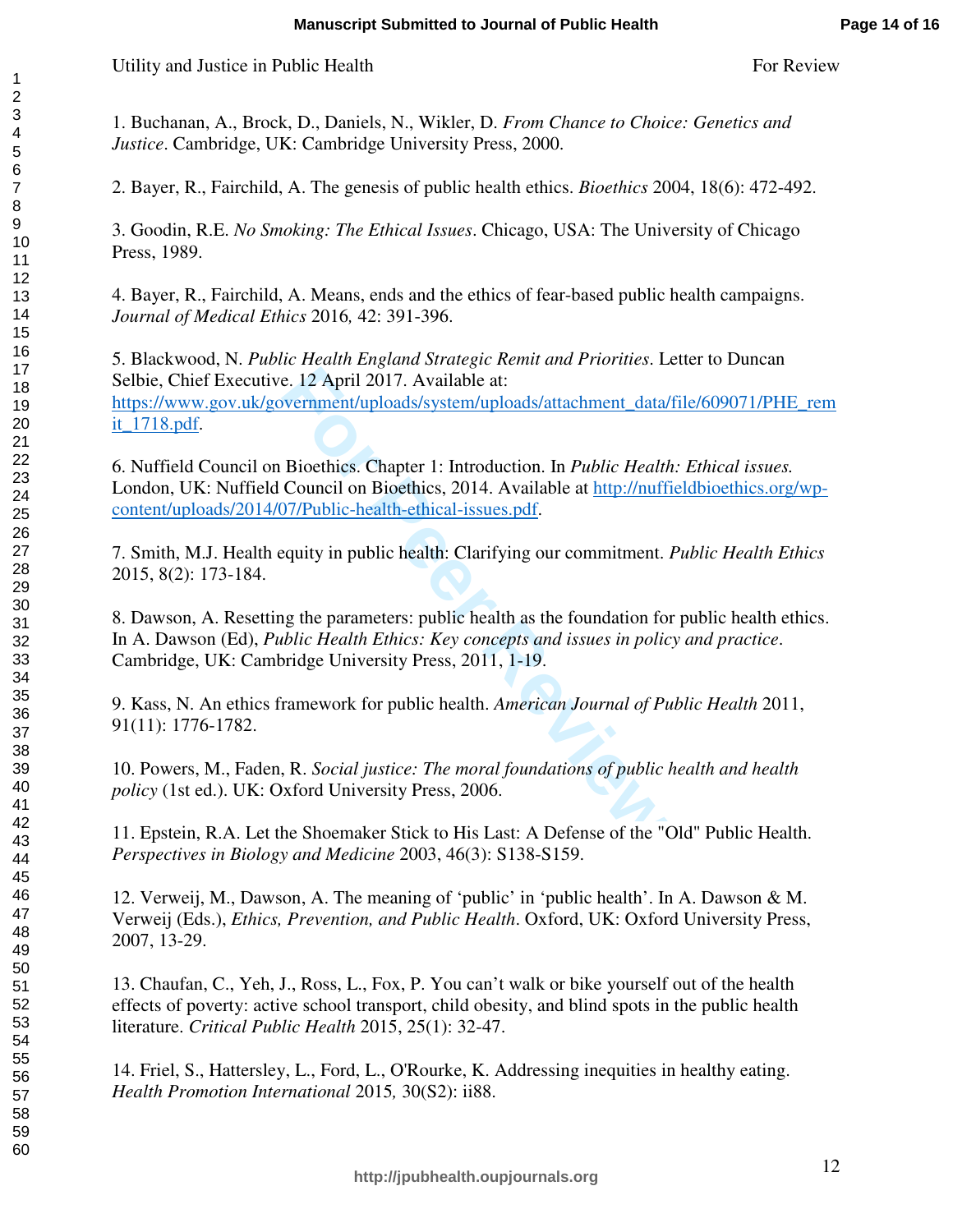Utility and Justice in Public Health Formula and Theorem Formula Review For Review Formula Review Formula Review

15. Reid, L. Does population health have an intrinsically distributional dimension? *Public Health Ethics* 2016, 9(1): 24-36.

16. Jennings, B. Relational liberty revisited: Membership, solidarity and a public health ethics of place. *Public Health Ethics* 2015, 8(1): 7-17.

17. Womack, C. Public health and obesity: When a pound of prevention really is worth an ounce of cure. *Public Health Ethics* 2012, 5(3): 222-228.

18. Sen, A. *Development as freedom* (1st ed.). New York: Alfred A. Knopf, 1999.

19. Wolff, J., de-Shalit, A. *Disadvantage.* Oxford, UK: Oxford University Press, 2007.

20. Bell, K., McNaughton, D., Salmon, A. (Eds.). *Alcohol, tobacco, and obesity: Morality, mortality and the new public health*. London, UK: Routledge, 2011.

21. Pratt, K. The limits of anti-obesity public health paternalism: Another view. *Connecticut Law Review* 2014, 46(July): 1903-1936;

22. Rothstein, M.A. Rethinking the meaning of public health. *Journal of Law, Medicine & Ethics*  2002, 30: 144-149.

23. World Health Organisation. *Noncommunicable diseases fact sheet*. Geneva: World Health Organisation 2015.

For P., Salmon, A. (Eds.). *Alcohol, tobacco, and obtablic health*. London, UK: Routledge, 2011.<br>
For anti-obesity public health paternalism: Another v.<br>
1903-1936;<br>
Ethinking the meaning of public health. *Journal of La*<br> 24. Hunter, D.J., Popay, J., Tannahill, C., Whitehead, M., Elson, T. *Learning Lessons from the Past: Shaping a Different Future*. Marmot Review Working Committee 3 Cross-cutting subgroup report, 2009.

25. Owens, J., Cribb, A. Beyond choice and individualism: Understanding autonomy for public health ethics. *Public Health Ethics* 2013, 6(3): 262-271.

26. Wilson, J., Dawson, A. Giving liberty its due, but no more: Trans fats, liberty, and public health. *American Journal of Bioethics* 2010, 10(3), 35-37;

27. Schrecker, T., Bambra, C. *How Politics Makes us Sick: Neoliberal Epidemics*. Basingstoke, UK: Palgrave Macmillan, 2015.

28. Anomaly, J. Is obesity a public health problem? *Public Health Ethics* 2012, 5(3): 216-221.

29. Moore, M., Yeatman, H., Davey, R. Which nanny - the state or industry? wowsers, teetotallers and the fun police in public health advocacy. *Public Health* 2015, 129: 1030-1037.

30. Wiley, L. F., Berman, M. L., Blanke, D. Who's your nanny? choice, paternalism and public health in the age of personal responsibility. *Journal of Law, Medicine & Ethics* Spring 2013,